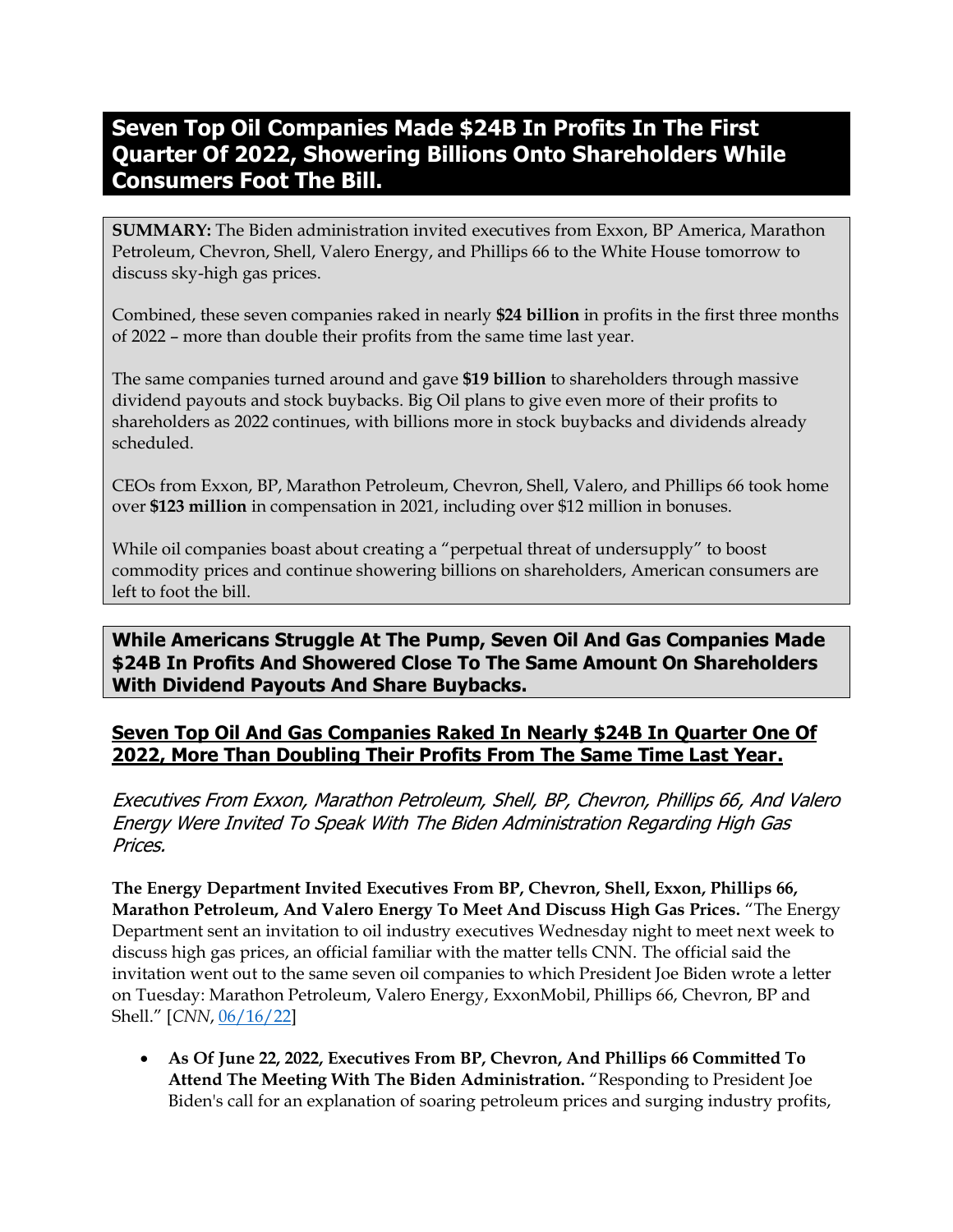oil and gas executives will visit the White House tomorrow for an emergency meeting with Energy Secretary Jennifer Granholm. Granholm and White House officials will meet with executives from BP PLC, Chevron Corp. and Phillips 66 Co., the companies confirmed to E&E News. Other oil majors, including Shell PLC and Exxon Mobil Corp., didn't confirm their attendance." [*E&E News*, [06/22/22\]](https://go.politicoemail.com/?qs=0766170088d96c6a639807ed6082ecb5df289e223362951443df58a094b9df6258b59412a1073734aa2806f5d5162125f34d73a07d3ef9a7)

Seven Top Oil And Gas Companies Made \$23.8B In Profits In The First Quarter Of 2022.

| Company            | Q1 2022 Profits         | <b>Source</b> |  |
|--------------------|-------------------------|---------------|--|
| ExxonMobil         | \$5,750,000,000         | Link          |  |
| Marathon Petroleum | \$845,000,000           | <b>Link</b>   |  |
| <b>Shell</b>       | \$7,116,000,000         | Link          |  |
| <b>BP</b> America  | \$2,277,000,000         | Link          |  |
| Chevron            | \$6,300,000,000         | Link          |  |
| Valero Energy      | \$967,000,000           | Link          |  |
| Phillips 66        | \$582,000,000           | Link          |  |
|                    | Total: \$23,837,000,000 |               |  |

The Same Seven Oil And Gas Companies Made \$10.2B In Quarter One Of 2021, Less Than Half Of Their 2022 Profits.

| Company            | Q1 2022 Profits         | <b>Source</b> |  |
|--------------------|-------------------------|---------------|--|
| ExxonMobil         | \$2,796,000,000         | Link          |  |
| Marathon Petroleum | $-$ \$242,000,000       | Link          |  |
| <b>Shell</b>       | \$5,660,000,000         | Link          |  |
| <b>BP</b> America  | \$1,907,000,000         | Link          |  |
| Chevron            | \$1,377,000,000         | Link          |  |
| Valero Energy      | $-$ \$622,000,000       | Link          |  |
| Phillips 66        | $-$ \$654,000,000       | Link          |  |
|                    | Total: \$10,222,000,000 |               |  |

# **Six Oil And Gas Companies Gave Over \$19B To Shareholders Through Dividends And Stock Buybacks In Just The First Three Months Of 2022…**

Six Oil And Gas Companies Gave \$9.5B To Shareholders Through Dividends In Quarter One Of 2022.

| Company            | <b>Dividends</b>       | <b>Source</b> |  |
|--------------------|------------------------|---------------|--|
| ExxonMobil         | \$3,760,000,000        | Link          |  |
| Marathon Petroleum | \$330,000,000          | Link          |  |
| <b>Shell</b>       | \$1,950,000,000        | Link          |  |
| Chevron            | \$2,700,000,000        | Link          |  |
| Valero Energy      | \$401,000,000          | Link          |  |
| Phillips 66        | \$404,000,000          | Link          |  |
|                    | Total: \$9,545,000,000 |               |  |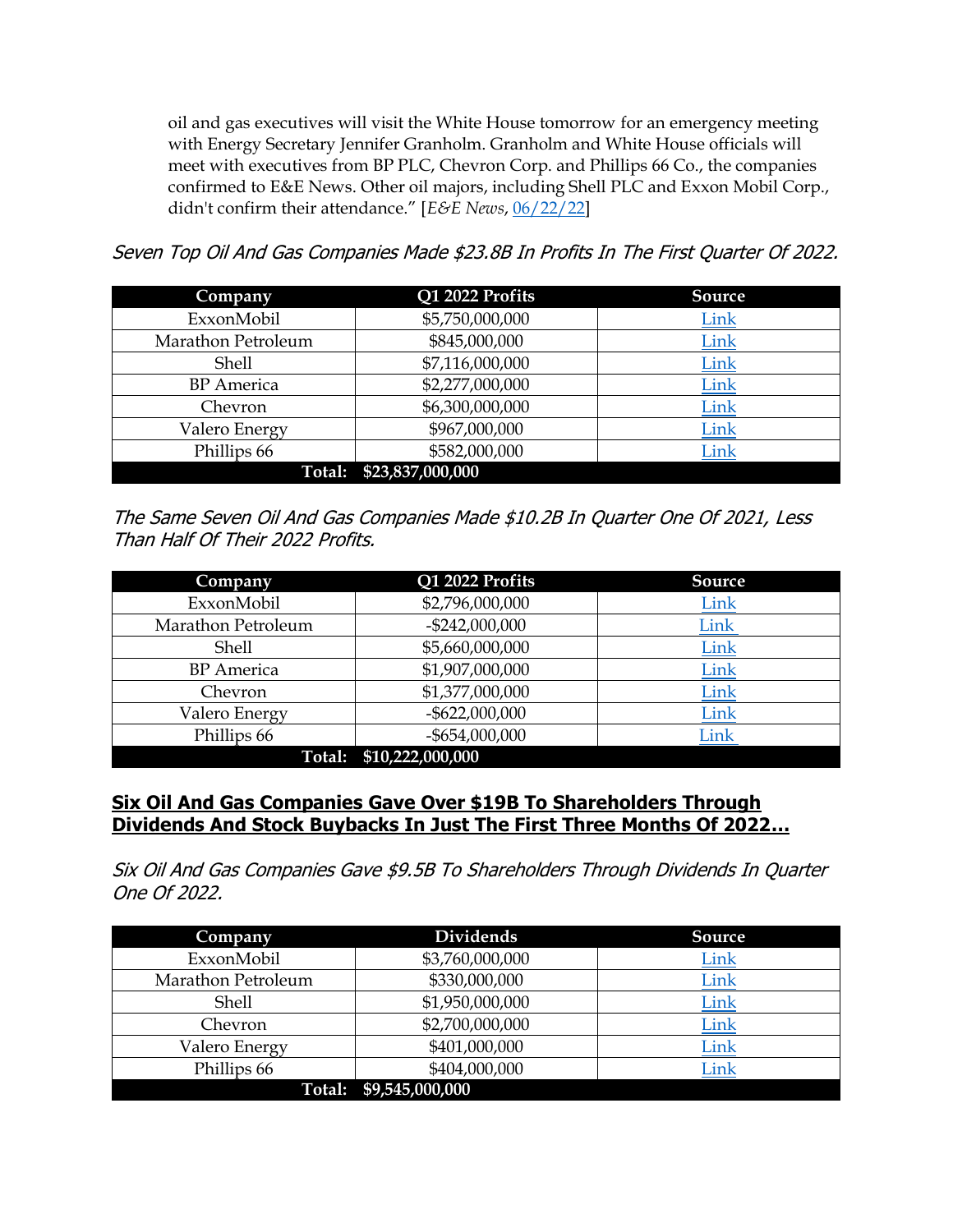In The First Three Months Of 2022, Five Oil And Gas Companies Repurchased \$9.9B In Stock.

| <b>Company</b>     | <b>Stock Buybacks</b>  | Source      |  |
|--------------------|------------------------|-------------|--|
| ExxonMobil         | \$2,100,000,000        | Link        |  |
| Marathon Petroleum | \$2,846,000,000        | Link        |  |
| <b>Shell</b>       | \$3,472,000,000        | <u>Link</u> |  |
| Chevron            | \$1,300,000,000        | Link        |  |
| Valero Energy      | \$144,000,000          | Link        |  |
|                    | Total: \$9,862,000,000 |             |  |

# **…With Plans To Give Even More Money To Shareholders As 2022 Continues.**

Exxon Increased Its Stock Buyback Program By \$20B Since December 2021.

**Exxon Plans To Buyback \$30B In Shares Through 2023, A \$20B Increase From Its Estimate In December 2021.** "We said during our corporate plan update in December that we expect to repurchase \$10 billion of our shares. This morning, we announced an increase to the program, up to \$30 billion in total through 2023." [Motley Fool, ExxonMobil Q1 2022 Earnings Call, [04/29/22\]](https://www.fool.com/earnings/call-transcripts/2022/04/29/exxonmobil-xom-q1-2022-earnings-call-transcript/)

## Chevron Attributes Its Dividend Bumps And \$10B Stock Buyback Program With High Commodity Prices, Noting It Could Repurchase Even More Stock If Oil Stays Pricey.

**At Its 2022 Investor Meeting, Chevron Raised Its Share Buyback Range From \$3-5B To \$5- 10B.** "The company also raised its share buyback guidance range to \$5 to \$10 billion per year, up from prior guidance of \$3 to \$5 billion per year." [Chevron, Press Release, [03/01/22\]](https://www.chevron.com/stories/chevron-executing-plans-to-deliver-higher-returns-and-lower-carbon)

- **Chevron's \$10B Buyback Plan Is "A Company Record."** "The buyback rate of \$10 billion is a company record, and previous highest buyback rate was back in 2008." [Motley Fool, Chevron Q1 2022 Earnings Call, [04/29/22\]](https://www.fool.com/earnings/call-transcripts/2022/04/29/chevron-cvx-q1-2022-earnings-call-transcript/)
- **Chevron Could Exceed Its \$10B Buyback Plan If Oil Is Above \$75.** "We showed at our investor day low case of \$50 Brent and so that we can maintain the buyback for multiple years, even though \$50 is notionally right around the breakeven for covering both our dividend and our capital. And then, of course, we showed the high case of \$75 where buybacks were, in fact, higher than the current \$10 billion guidance." [Motley Fool, Chevron Q1 2022 Earnings Call, [04/29/22\]](https://www.fool.com/earnings/call-transcripts/2022/04/29/chevron-cvx-q1-2022-earnings-call-transcript/)

**Chevron Aims To "Maximize The Buyback Rate" Every Quarter.** "We could have a higher buyback rate this quarter or next quarter, but the goal is not to maximize the buyback rate in any individual quarter." [Motley Fool, Chevron Q1 2022 Earnings Call, [04/29/22\]](https://www.fool.com/earnings/call-transcripts/2022/04/29/chevron-cvx-q1-2022-earnings-call-transcript/)

Phillips 66 Will Restart Its Share Buyback Program With A \$2.5B Authorization And Increase Dividends.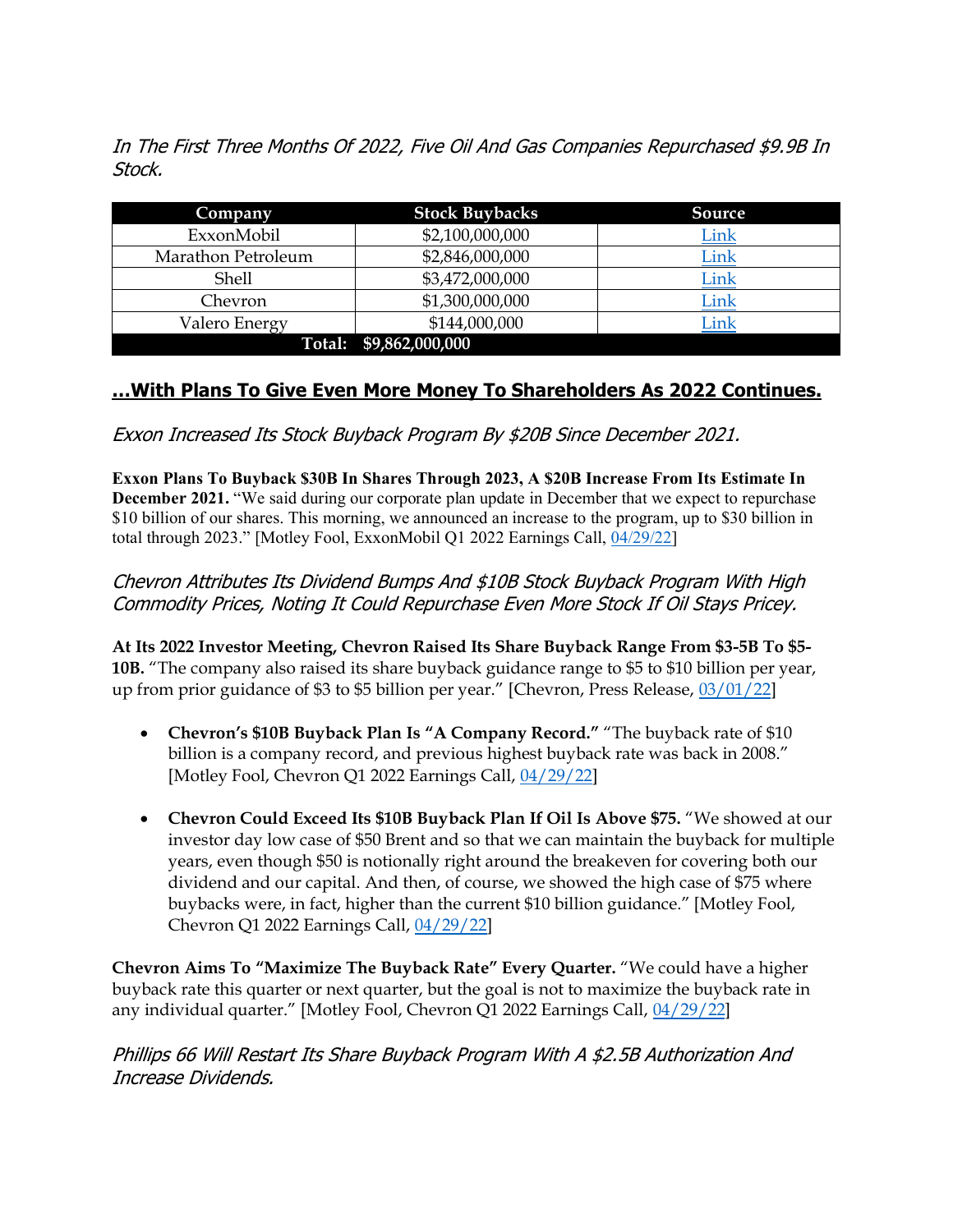**Phillips 66 Plans To Use Its "Excess Cash" To Increase Dividends And Buy Back Shares.** "One of the great things, I think, that our opportunities we have is this tailwind we see in our base business in Refining. We are going to have excess cash. I think that's going to give us the opportunity to increase the dividend, buy shares back, pay down some more debt, at the same time build some cash on the balance sheet." [Seeking Alpha, Phillips 66 Q1 2022 Earnings Call, [04/29/22\]](https://seekingalpha.com/article/4505340-phillips-66s-psx-ceo-greg-garland-on-q1-2022-results-earnings-call-transcript)

**Phillips 66 Plans To Restart Its Share Buyback Program With A \$2.5B Authorization.** "In April, we repaid \$1.45 billion of debt, and earlier today, we announced that we will restart our share repurchases under our existing \$2.5 billion authorization." [Seeking Alpha, Phillips 66 Q1 2022 Earnings Call, [04/29/22\]](https://seekingalpha.com/article/4505340-phillips-66s-psx-ceo-greg-garland-on-q1-2022-results-earnings-call-transcript)

# BP's European HQ Plans To Grow Its Dividend And Repurchase \$4B In Stock In 2022.

**BP CFO Murray Auchincloss That The European Company Has The Capacity To "Grow The Dividend" And Repurchase \$4B In Stock In 2022.** "We have the capacity to grow the dividend, which is our first priority at 4% per annum out to 2025, assuming a \$60 world... And of course, on buybacks, we have the capacity to do \$4 billion a year at \$60 as well through 2025." [Motley Fool, BP Q1 2022] Earnings Call, [05/03/22\]](https://www.fool.com/earnings/call-transcripts/2022/05/03/bp-bp-q1-2022-earnings-call-transcript/)

#### Shell Plans To Repurchase \$4.5B In Stock In The Second Quarter Of 2022.

**Shell Plans To Buyback \$4.5B In Shares By The End Of Quarter Two Of 2022.** "Also, we have made substantial progress in buying back shares. We have now completed \$4 billion of our planned total of \$8.5 billion share buyback program for the first half of 2022. The remaining \$4.5 billion is expected to be completed before the Q2 results announcement." [Motley Fool, Shell Q1 2022 Earnings Call, [05/05/22\]](https://www.fool.com/earnings/call-transcripts/2022/05/07/royal-dutch-shell-a-shares-rdsa-q1-2022-earnings-c/)

**Shell Increased Its Dividend In Q1 2022.** "This quarter, we are increasing our dividend by some 4% as previously announced. Also, we have made substantial progress in buying back shares." [Motley Fool, Shell Q1 2022 Earnings Call, [05/05/22\]](https://www.fool.com/earnings/call-transcripts/2022/05/07/royal-dutch-shell-a-shares-rdsa-q1-2022-earnings-c/)

### **Seven Oil And Gas Company CEO Got \$123M In Total Compensation In 2021, Including Millions In Bonuses.**

| Company            | <b>CEO</b>            | Total Compensation 2021 | Source |
|--------------------|-----------------------|-------------------------|--------|
| ExxonMobil         | Darren Woods          | \$23,572,488            | Link   |
| Marathon Petroleum | Michael Hennigan      | \$21,185,206            | Link   |
| Shell              | Ben Van Buerden       | \$8,728,000*            | Link   |
| BP                 | <b>Bernard Looney</b> | \$5,837,332**           | Link   |
| Valero Energy      | Joseph Gorder         | \$20,654,288            | Link   |
| Chevron            | Mike Wirth            | \$22,610,285            | Link   |
| Phillips 66        | Greg Garland          | \$20,953,206            | Link   |
|                    | Total:                | \$123,540,805           |        |

*\*Ben Van Buerden's financial compensation was converted from euros to US dollars based on the March 29, 2022 conversation rate of €1 to \$1.11*

*\*\*Bernard Looney's financial compensation was converted from pounds to US dollars based on the March 29, 2022 conversion rate of £1 to \$1.31*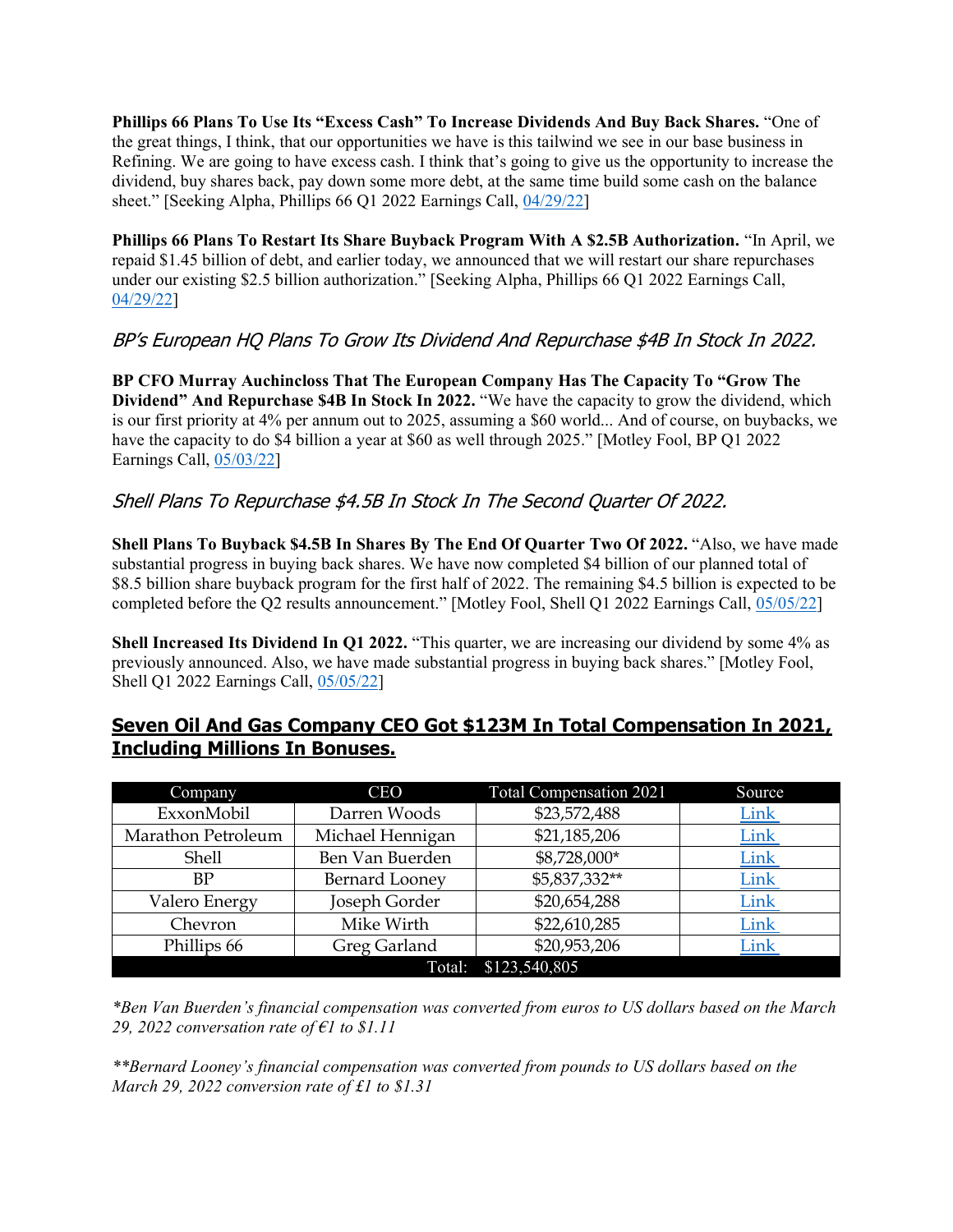#### The CEOs' Outsized Compensation Packages Included Over \$12M In Bonuses.

Valero CEO Joseph Gorder Received A \$5,264,064 Bonus In 2021. [Valero, 2022 Proxy Statement, [03/17/22\]](https://s23.q4cdn.com/587626645/files/doc_financials/2022/ar/Valero-2022-Proxy-and-10-K-Combo-Book.pdf)

**ExxonMobil COE Darren Wood's 2021 Total Compensation Includes A \$3.1M Bonus.** [SEC EDGAR, ExxonMobil Form DEF14A, [04/07/22\]](https://www.sec.gov/Archives/edgar/data/34088/000119312522098314/d280259ddef14a.htm#toc280259_15)

**Chevron CEO Mike Wirth's 2021 Total Compensation Includes A \$4.5M Bonus.** "CEO bonus payout at \$4,500,000." [SEC EDGAR, Chevron Form DEF14A, [04/07/22\]](https://www.sec.gov/Archives/edgar/data/93410/000119312522098301/d292137ddef14a.htm#toc292137_42)

## **Oil And Gas Companies Creating A "Perpetual Threat Of Undersupply" To Keep Prices High And Add To Their \$24B In Quarter One Profits.**

Halliburton's CEO Boasted About Oil And Gas Companies Creating A "Perpetual Threat Of Undersupply That Is Supportive To Commodity Prices" While Touting Profits.

**Halliburton Said A Pivot To Short-Cycle Barrels That Creates "A Perpetual Threat Of Undersupply That Is Supportive To Commodity Prices" Is "Great" For The Company.** "In contrast, long-cycle projects have two key elements: a long-time horizon and large upfront capital investment. Once these projects begin, investment continues and production cannot quickly respond to price signals. This tends to result in market oversupply. The pivot to short-cycle barrels creates the opposite effect, a perpetual threat of undersupply that is supportive to commodity price. I believe this pivot to short-cycle barrels is great for Halliburton and sets up fantastic conditions for us to outperform." [Seeking Alpha, Halliburton Q1 2022 Earnings Call, [04/19/22\]](https://seekingalpha.com/article/4502136-halliburton-company-hal-ceo-jeff-miller-on-q1-2022-results-earnings-call-transcript)

**Halliburton CEO Jeff Miller Said His Outlook On Customer Spending Had "Improved" Thanks To Inflation And Customer Activity.** "Last quarter, I shared with you my view that North America customer spending would grow more than 25% year-on-year. Today, as I look at a combination of customer activity and inflation, my outlook has improved, and I now expect North America spending to increase by over 35% this year." [Seeking Alpha, Halliburton Q1 2022 Earnings Call, [04/19/22\]](https://seekingalpha.com/article/4502136-halliburton-company-hal-ceo-jeff-miller-on-q1-2022-results-earnings-call-transcript)

• **Halliburton Is An Oil Field Services Company Working With Different Companies Throughout The Oil And Gas Industry.** "Founded in 1919, Halliburton is one of the world's largest providers of products and services to the energy industry." [Halliburton, accessed [05/09/22\]](https://www.halliburton.com/en/about-us)

# BP Invested More In Short Cycle Projects.

**BP Increased Its Investment In Its Short-Cycle Operations.** "[Analyst:] But could you perhaps comment again about BPX? Isn't partly the idea of having a short cycle in your portfolio made for this time? Is it because of the hedging that you referred to earlier? And by no means suggesting you should significantly upgrade your capex. But if there are opportunities out there with one, two year paybacks, I wonder why your capex message hasn't changed, if at least not in the composition of the overall capex… [BP CFO Murray Auchincloss:] Yes. On BPX, Chris, we have increased the amount of investment going in. Last year, you all remember, we spent around \$1 billion. This year, we're spending somewhere between \$1.6 billion and \$1.7 billion." [Motley Fool, BP Q1 2022 Earnings Call, [05/03/22\]](https://www.fool.com/earnings/call-transcripts/2022/05/03/bp-bp-q1-2022-earnings-call-transcript/)